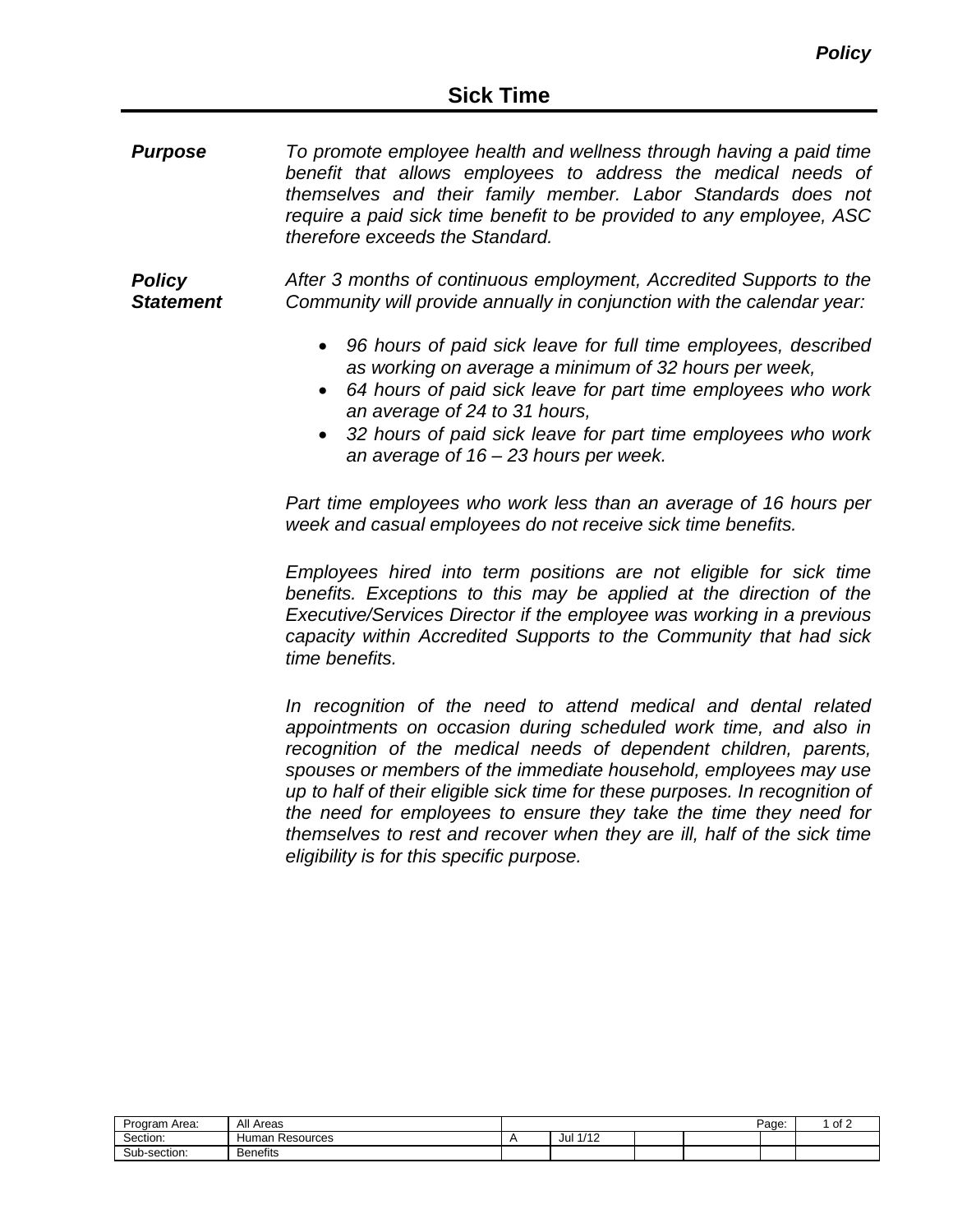*ASC, at its discretion, may withhold sick time benefits under the following situations:*

- *Failure to notify Supervisor of absence,*
- *During the period after an employee has provided notice of termination,*
- *Failure to provide a physician's note when required/requested,*
- *If there is a concern relating to the use of the sick time.*

*Unused sick time allotments are not accrued from year to year.*

| -<br>Program Area: | All<br>Areas       |             |  | Page: | $\sim$<br>∩t<br>2 UI 2 |
|--------------------|--------------------|-------------|--|-------|------------------------|
| Section:           | Human<br>Resources | 4140<br>Jul |  |       |                        |
| Sub-<br>:h-section | <b>Benefits</b>    |             |  |       |                        |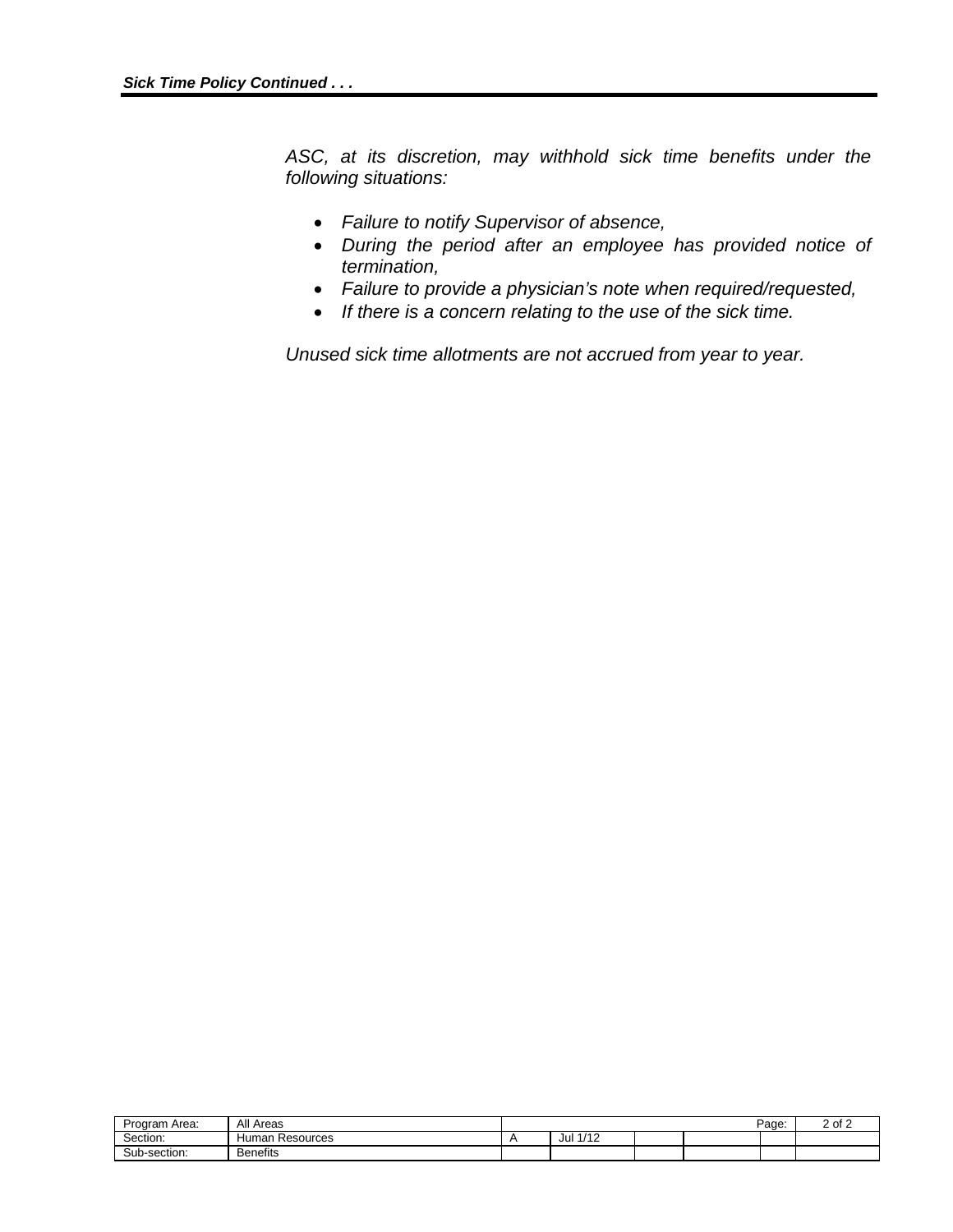## **Employee Responsibilities**

- 1. Regardless of eligibility for sick time benefits, the employee must directly notify their Supervisor of their intent to be absent from their shift due to sickness as soon as possible prior to the commencement of a shift. Dependent on the circumstances, failure to notify a Supervisor of absence from work could constitute abandonment of position.
- 2. An employee who is absent from duty and claims sick time benefits, may be required to submit a physician's note if the period exceeds three consecutive working days, or if there is a consistent pattern of sick leave. If an employee does not comply with the request for the physician's note, the employee may not be paid for the sick time in question.
- 3. Personal and family/medical appointment sick time taken must be noted on the employee time sheet.

## **Determining Sick Time Benefits**

- 1. Upon hire, into a part time position, an employee's hours will be tracked for the first three months. An average weekly amount of hours worked will be determined based on these three months. Staff development hours will not be used in the calculation of eligibility.
- 2. If the employee's hours meet eligibility requirements for the sick time benefits, the benefit will be pro-rated based on the number of remaining months in the calendar year.

For example: an employee commences June 1, eligibility is determined during June, July and August. The employee averaged 27 hours per week, the employee is entitled to an annual paid sick leave of 64 hours. There are 4 remaining months in the calendar year. The following formula of calculation is used: their annual entitlement of 64 is divided by 12 months, which equals 5.33 hours per month, times the remaining 4 months. The employee therefore has 21 hours of paid sick time benefits to the end of the calendar year.

3. Eligibility will be determined annually for the upcoming year, based on the average hours worked at the end of the current calendar year.

| Program Area: | All Areas       |          |  | Page: | of 2 |
|---------------|-----------------|----------|--|-------|------|
| Section:      | Human Resources | Jul 1/12 |  |       |      |
| Sub-section:  | <b>Benefits</b> |          |  |       |      |
|               |                 |          |  |       |      |